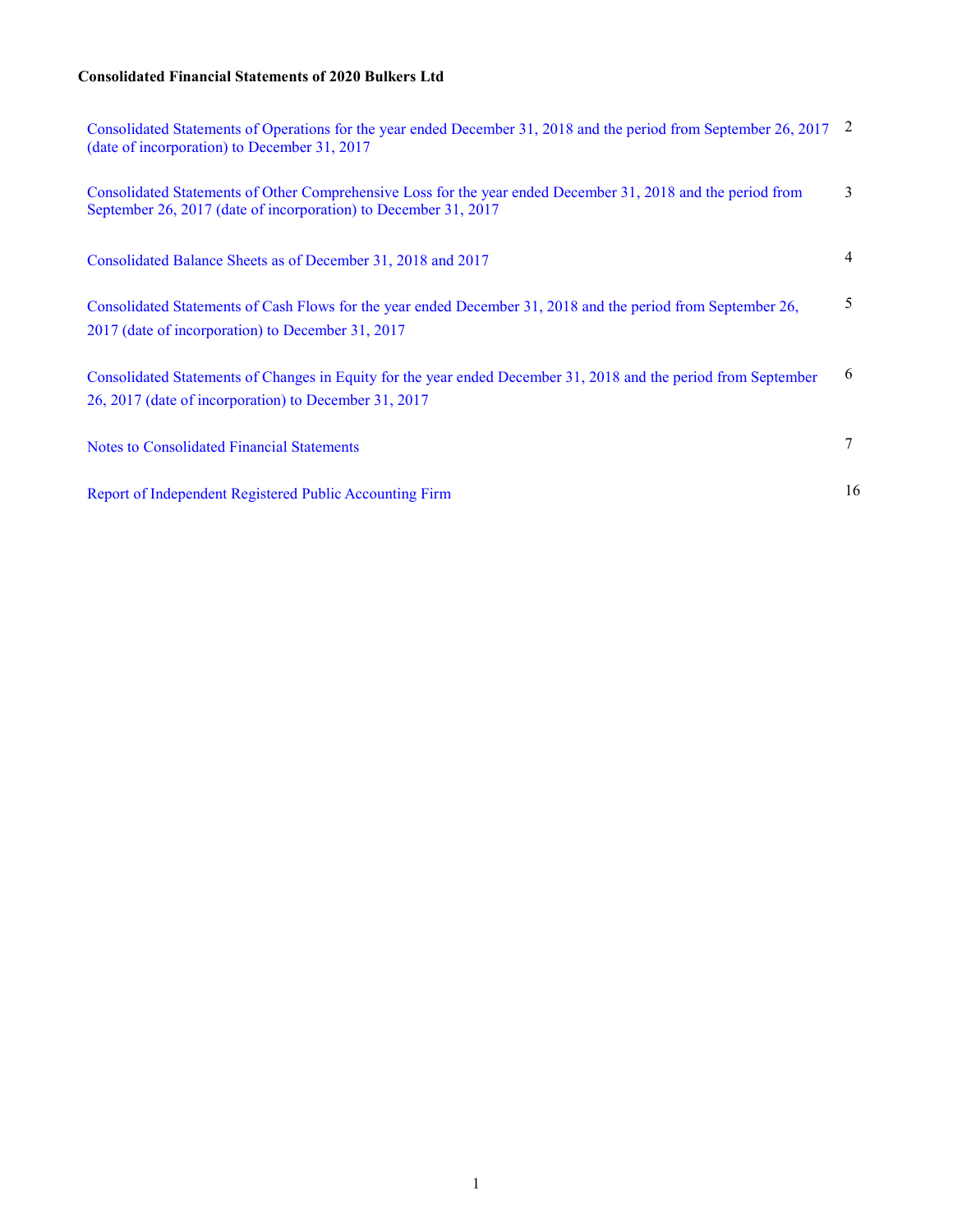# <span id="page-1-0"></span>**Consolidated Statements of Operations for the year ended December 31, 2018 and the period from September 26, 2017 (date of incorporation) to December 31, 2017**

*(in thousands of US\$ except per share data)*

|                                       | 2018          | Sept. 26 -    |
|---------------------------------------|---------------|---------------|
|                                       |               | Dec. 31, 2017 |
| <b>Operating expenses</b>             |               |               |
| General and administrative expenses   | (736.9)       | (106.4)       |
| <b>Total operating expenses</b>       | (736.9)       | (106.4)       |
| <b>Net operating loss</b>             | (736.9)       | (106.4)       |
| Other income (expenses)               |               |               |
| Other financial items                 | (31.6)        | 1.8           |
| Net other (expenses) income           | (31.6)        | 1.8           |
| Net (loss) income before income taxes | (768.5)       | (104.6)       |
| Income tax expense (credit)           | 6.8           |               |
| <b>Net loss</b>                       | (775.3)       | (104.6)       |
| Per share information:                |               |               |
| Loss per share: basic and diluted     | \$<br>(0.075) | (0.056)<br>S  |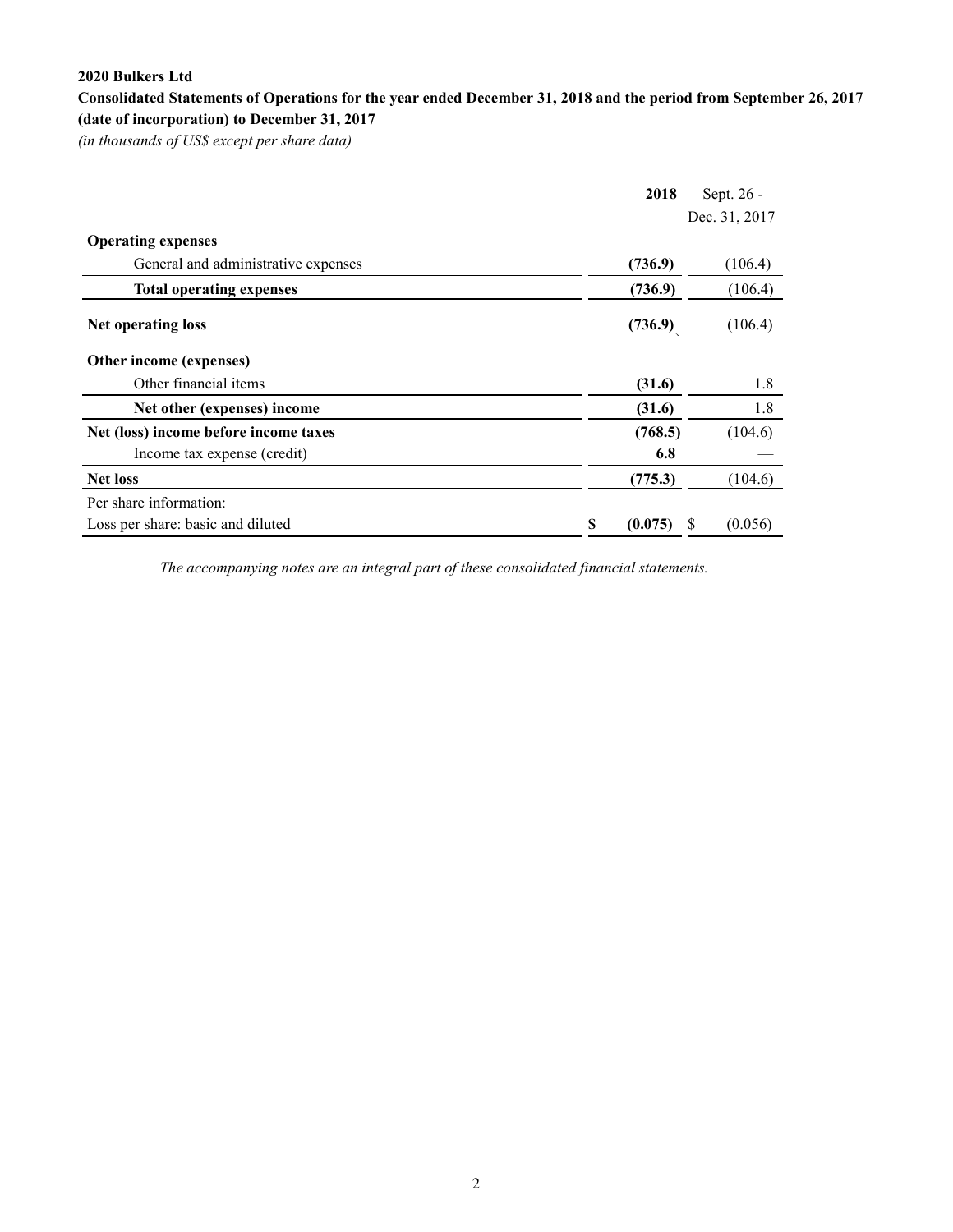**Consolidated Statements of Other Comprehensive Loss for the year ended December 31, 2018 and the period from September 26, 2017 (date of incorporation) to December 31, 2017** 

*(in thousands of US\$, except per share data)*

|                            | 2018    | Sept. 26 -    |
|----------------------------|---------|---------------|
|                            |         | Dec. 31, 2017 |
| Comprehensive loss, net    |         |               |
| <b>Net loss</b>            | (775.3) | (104.6)       |
| Other comprehensive income |         |               |
| Comprehensive loss, net    | (775.3) | (104.6)       |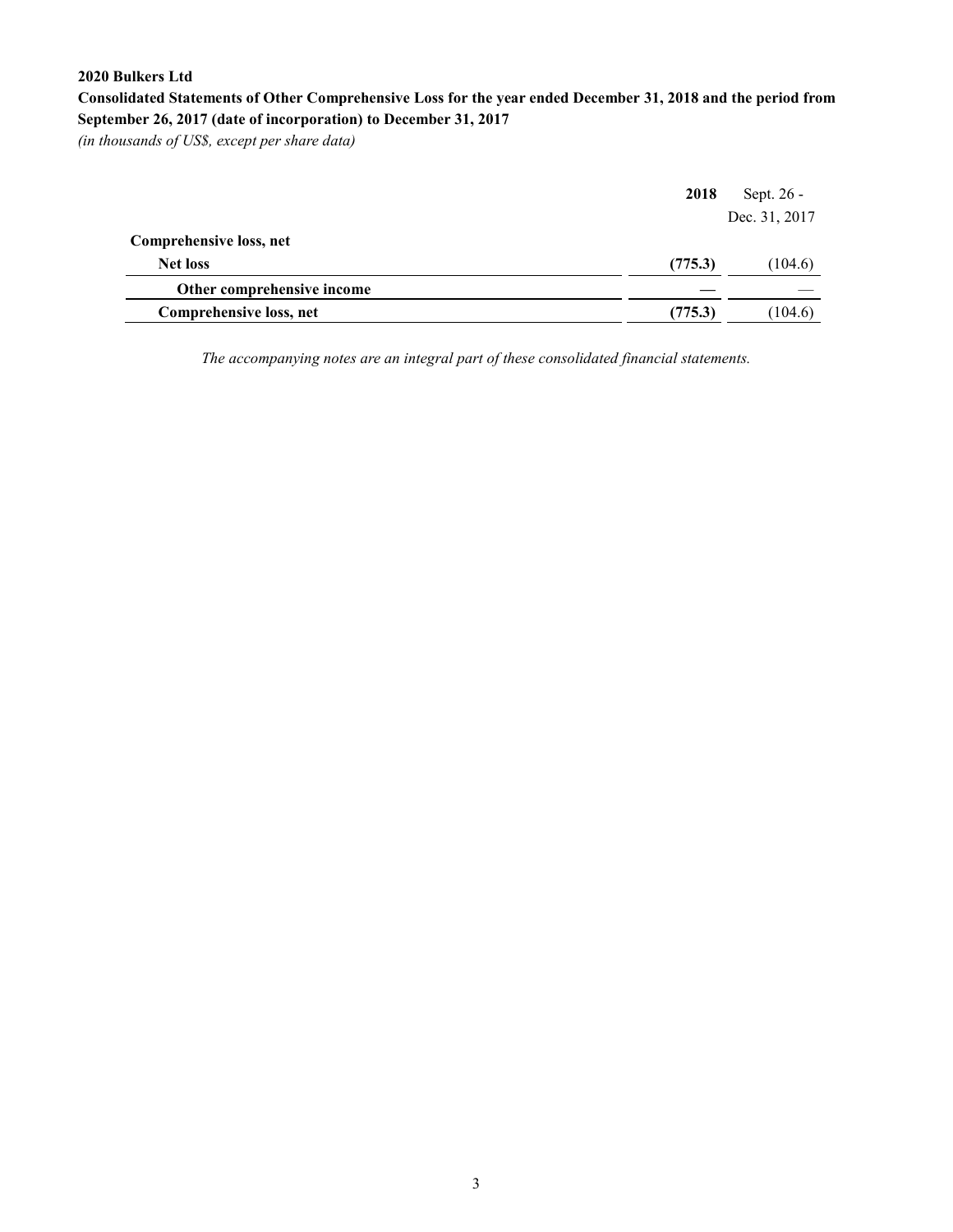# **2020 Bulkers Ltd Consolidated Balance Sheets as of December 31, 2018 and 2017**

*(in thousands of US\$)*

|                                                                                                                                 | 2018     | 2017     |
|---------------------------------------------------------------------------------------------------------------------------------|----------|----------|
| <b>ASSETS</b>                                                                                                                   |          |          |
| <b>Current assets</b>                                                                                                           |          |          |
| Cash and cash equivalents                                                                                                       | 282.7    | 6,148.0  |
| Other receivables                                                                                                               | 104.5    | 10.1     |
| <b>Total current assets</b>                                                                                                     | 387.2    | 6,158.1  |
| Newbuildings                                                                                                                    | 68,383.6 | 8,849.4  |
| <b>Total assets</b>                                                                                                             | 68,770.8 | 15,007.5 |
| <b>LIABILITIES AND EQUITY</b>                                                                                                   |          |          |
| <b>Current liabilities</b>                                                                                                      |          |          |
| Trade accounts payables                                                                                                         | 169.1    | 58.6     |
| Accrued expenses                                                                                                                | 248.5    |          |
| Other current liabilities                                                                                                       | 59.6     | 50.0     |
| <b>Total current liabilities</b>                                                                                                | 477.2    | 108.6    |
| <b>Total liabilities</b>                                                                                                        | 477.2    | 108.6    |
| <b>Commitments and contingencies</b>                                                                                            |          |          |
| <b>Equity</b>                                                                                                                   |          |          |
| Share capital (2018: 14,070,906 shares. 2017: 6,151,000 shares. All shares are issued<br>and outstanding at par value US\$1.00) | 14,070.9 | 6,151.0  |
| Additional paid in capital                                                                                                      | 55,102.6 | 8,852.5  |
| Accumulated other comprehensive income                                                                                          |          |          |
| Retained deficit                                                                                                                | (879.9)  | (104.6)  |
| <b>Total equity</b>                                                                                                             | 68,293.6 | 14,898.9 |
| <b>Total liabilities and equity</b>                                                                                             | 68,770.8 | 15,007.5 |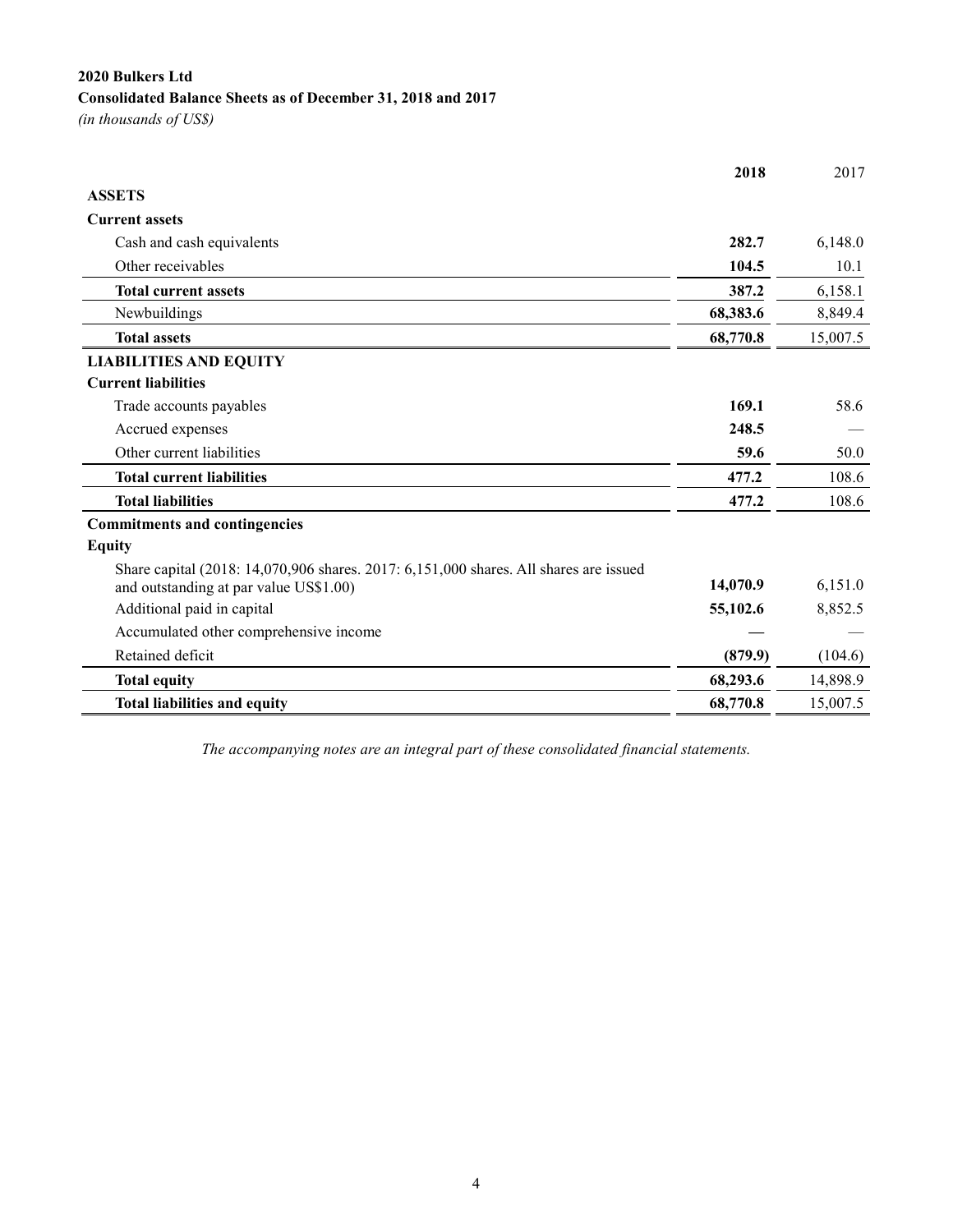<span id="page-4-0"></span>**Consolidated Statements of Cash Flows for the year ended December 31, 2018 and the period from September 26, 2017 (date of incorporation) to December 31, 2017** 

*(in thousands of US\$)*

|                                                                             | 2018        | Sept. 26 -    |
|-----------------------------------------------------------------------------|-------------|---------------|
|                                                                             |             | Dec. 31, 2017 |
| <b>Net loss</b>                                                             | (775.3)     | (104.6)       |
| Adjustments to reconcile net loss to net cash used in operating activities: |             |               |
| Changes in operating assets and liabilities:                                |             |               |
| Other receivables                                                           | (94.4)      | (10.1)        |
| Trade accounts payables                                                     | 110.5       |               |
| Accrued expenses                                                            | 248.5       |               |
| Other current liabilities                                                   | 9.6         | 108.6         |
| Net cash used in operating activities                                       | (501.1)     | (6.1)         |
| <b>Investing activities</b>                                                 |             |               |
| Additions to newbuildings                                                   | (59, 534.2) | (8,849.4)     |
| Net cash used in investing activities                                       | (59, 534.2) | (8, 849.4)    |
| <b>Financing activities</b>                                                 |             |               |
| Proceeds from issuance of convertible loan from shareholders                |             | 10,000.0      |
| Net proceeds from share issuances                                           | 54,170.0    | 5,003.5       |
| Net cash provided by financing activities                                   | 54,170.0    | 15,003.5      |
| Net change in cash and cash equivalents                                     | (5,865.3)   | 6,148.0       |
| Cash and cash equivalents at beginning of year                              | 6,148.0     |               |
| Cash and cash equivalents at end of year                                    | 282.7       | 6,148.0       |
|                                                                             |             |               |
| Supplemental disclosure of cash flow information:                           |             |               |
| Interest paid, net of capitalized interest                                  |             |               |
| Income taxes paid                                                           |             |               |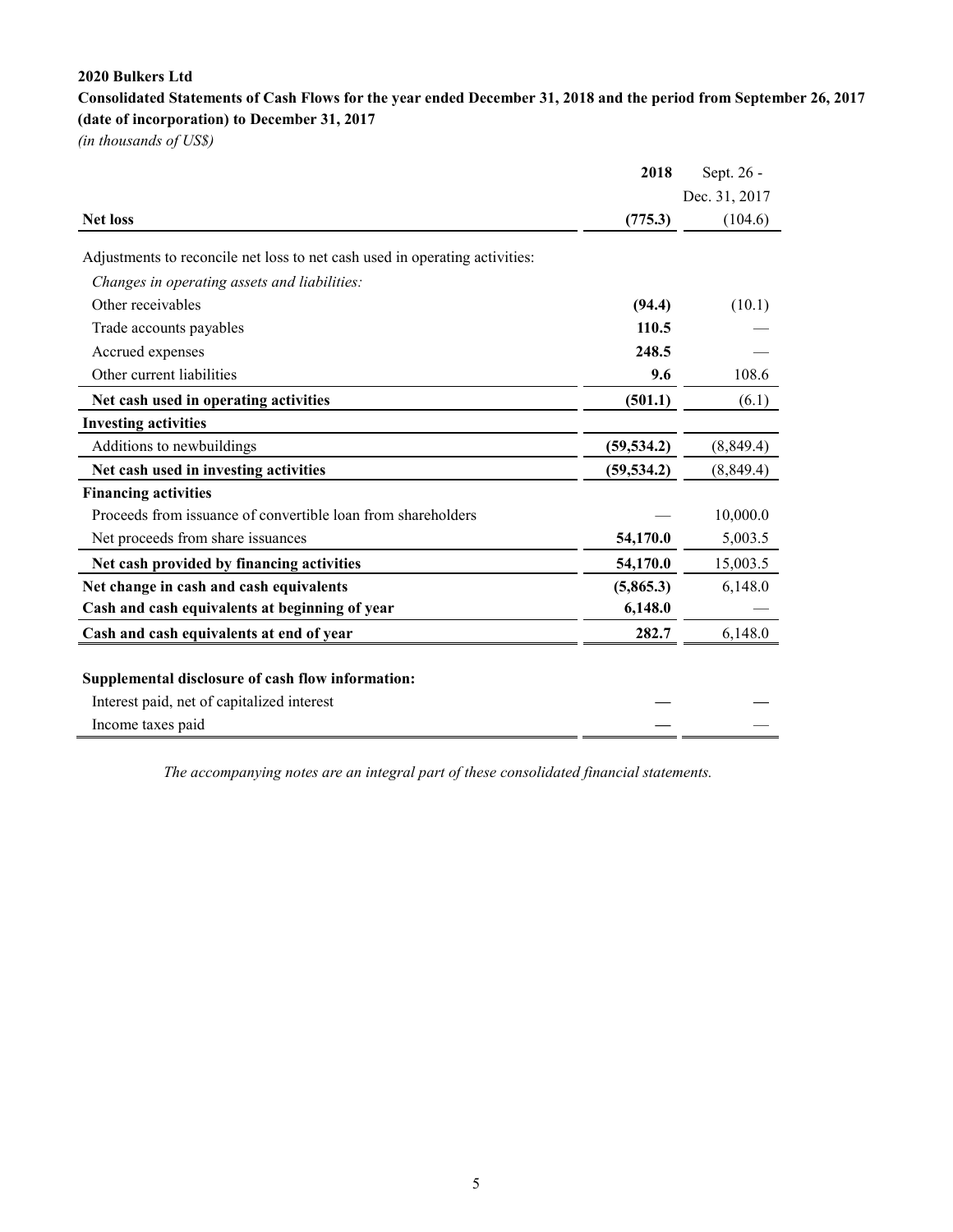# <span id="page-5-0"></span>**Consolidated Statements of Changes in Equity for the year ended December 31, 2018 and the period from September 26, 2017 (date of incorporation) to December 31, 2017**

*(in thousands of US\$, except number of shares)*

|                                                                                 | Number of<br>shares | <b>Share</b><br>capital | <b>Additional</b><br>paid in<br>capital | Other<br>Compre-<br>hensive<br><b>Income</b> | <b>Retained</b><br><b>Deficit</b> | <b>Total equity</b> |
|---------------------------------------------------------------------------------|---------------------|-------------------------|-----------------------------------------|----------------------------------------------|-----------------------------------|---------------------|
| <b>Consolidated balance at</b><br>September 26, 2017 (date of<br>incorporation) | 1,000               | 1.0                     |                                         |                                              |                                   | 1.0                 |
| Issue of common shares<br>Equity issuance cost<br>Other transactions:           | 1,150,000           | 1,150.0                 | 3,852.5                                 |                                              |                                   | 5,002.5             |
| Debt conversion<br>Total comprehensive loss for<br>the period                   | 5,000,000           | 5,000.0                 | 5,000.0                                 |                                              | (104.6)                           | 10,000.0<br>(104.6) |
| <b>Consolidated balance at</b><br>December 31, 2017                             | 6,151,000           | 6,151.0                 | 8,852.5                                 |                                              | (104.6)                           | 14,898.9            |
| Issue of common shares<br>Equity issuance costs<br>Other transactions:          | 7,919,906           | 7,919.9                 | 46,280.1<br>(30.0)                      |                                              |                                   | 54,200.0<br>(30.0)  |
| Total comprehensive loss for the<br>period                                      |                     |                         |                                         |                                              | (775.3)                           | (775.3)             |
| <b>Consolidated balance at</b><br><b>December 31, 2018</b>                      | 14,070,906          | 14,070.9                | 55,102.6                                |                                              | (879.9)                           | 68,293.6            |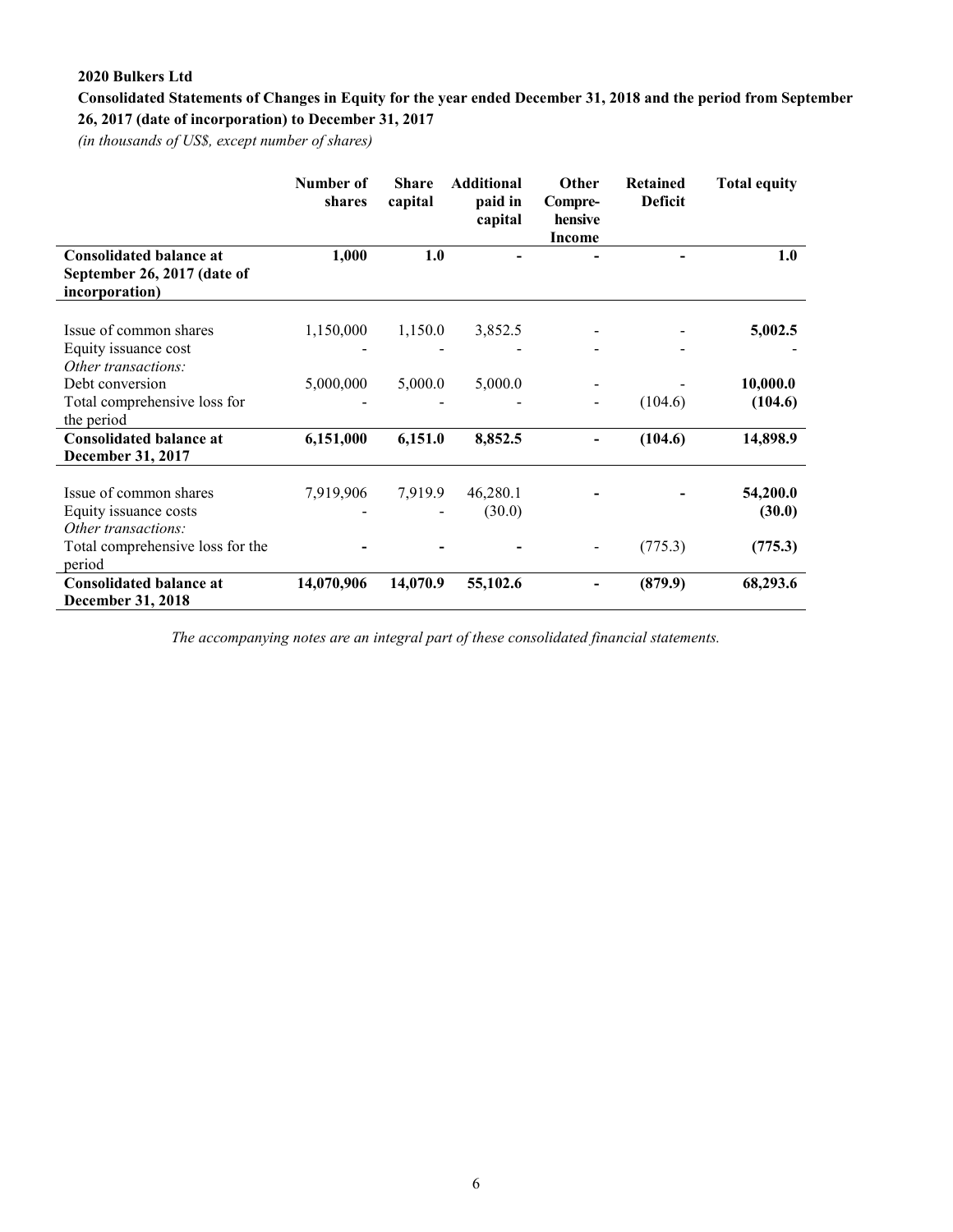# <span id="page-6-0"></span>**2020 Bulkers Limited Notes to Consolidated Financial Statements**

# **1. ORGANIZATION AND BUSINESS**

# **Historical Structure and business of the Company**

2020 Bulkers Limited (the "Company" and , together with its subsidiaries, the "Group" or "2020 Bulkers") is a limited liability company incorporated in Bermuda on 26 September 2017. The Company's shares are traded on the Norwegian OTC list under the ticker "2020".

2020 Bulkers is an international owner of large drybulk newbuildings. The Group currently has eight Newcastlemax drybulk vessels under construction at New Times Shipyard in China. The Vessels are expected to be delivered from the Yard between September 2019 and May 2020.

# **2. SUMMARY OF SIGNIFICANT ACCOUNTING POLICIES**

# **Basis of presentation**

Our consolidated financial statements are prepared in accordance with accounting principles generally accepted in the United States of America. The consolidated financial statements include the assets and liabilities of the parent company and whollyowned subsidiaries. All intercompany balances and transactions have been eliminated upon consolidation. Subsequent events have been reviewed from period end to issuance of the consolidated financial statement on January 28, 2019.

### **Use of estimates**

The preparation of financial statements in conformity with U.S. Generally Accepted Accounting Principles requires us to make estimates and assumptions that affect the amounts reported in our financial statements and accompanying notes. Actual results could differ from those estimates.

#### **Going concern**

The financial statement have been prepared on a going concern basis. The Group is dependent on equity issues to finance the remaining obligations under the current newbuilding contracts for the vessels and working capital requirements which raises substantial doubt about the Company's ability to continue as a going concern. Given completion of our bank facility term sheet (refer to note 16), current plans to raise more equity and our track record in terms of raising equity, we believe we will be able to meet our anticipated liquidity requirements for our business for at least the next twelve months as of the date of these financial statements.

#### **Fair values**

We have determined the estimated fair value amounts presented in these consolidated financial statements using available market information and appropriate methodologies. However, considerable judgment is required in interpreting market data to develop the estimates of fair value. The estimates presented in these consolidated financial statements are not necessarily indicative of the amounts that we could realize in a current market exchange. The use of different market assumptions and/or estimation methodologies may have a material effect on the estimated fair value amounts.

#### **Reporting and functional currency**

The Company and the majority of its subsidiaries use the US\$ as their functional currency because the majority of their revenues and expenses are denominated in US\$. Accordingly, the Company's reporting currency is also US\$. For subsidiaries that maintain their accounts in currencies other than US\$, the Company uses the current method of translation whereby the statements of operations are translated using the average exchange rate for the period and the assets and liabilities are translated using the period end exchange rate. Foreign currency gains or losses on consolidation are recorded as a separate component of other comprehensive income in shareholders' equity.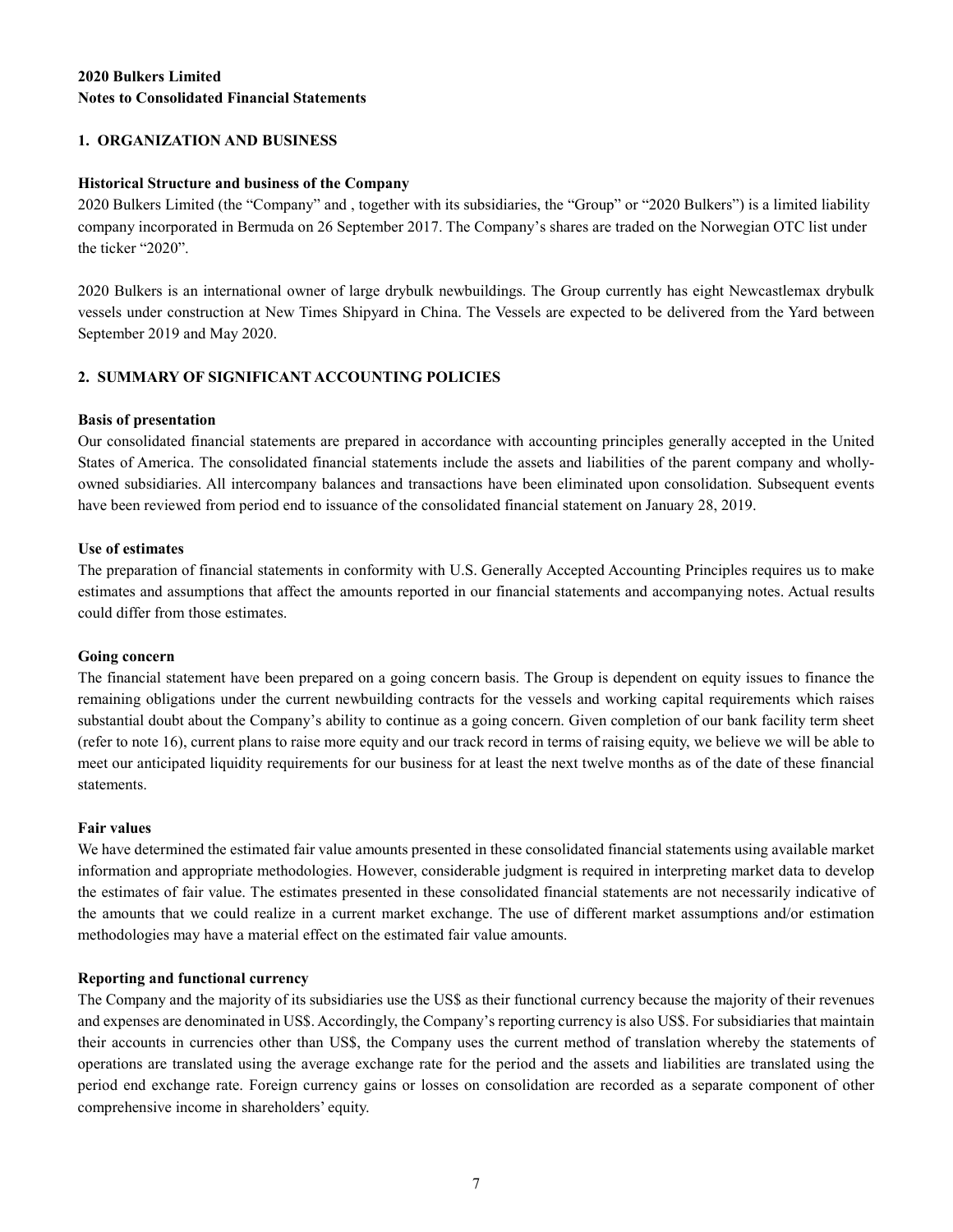Transactions in foreign currencies during the year are translated into United States dollars at the rates of exchange in effect at the date of the transaction. Foreign currency monetary assets and liabilities are translated using rates of exchange at the balance sheet date. Foreign currency non-monetary assets and liabilities are translated using historical rates of exchange. Foreign currency transaction gains or losses are included in the consolidated statements of operations.

## **Revenue and expense recognition**

In May 2014, the FASB issued ASU No. 2014-09, Revenue from Contracts with Customers ("ASC 606"), which supersedes nearly all existing revenue recognition guidance under U.S. GAAP. The core principle is that a company should recognize revenue when promised goods or services are transferred to customers in an amount that reflects the consideration to which an entity expects to be entitled for those goods or services. Under ASC 606, an entity is required to perform the following five steps: (1) identify the contract(s) with a customer; (2) identify the performance obligations of the contract; (3) determine the transaction price; (4) allocate the transaction price to the performance obligations in the contract; and (5) recognize revenue when (or as) the entity satisfied a performance obligation. Additionally, the guidance requires improved disclosures as to the nature, amount, timing and uncertainty of revenue that is recognized.

Our shipping revenues will be primarily generated from time charters and voyage charters. In a time charter voyage, the vessel is hired by the charterer for a specified period of time in exchange for consideration which is based on a daily hire rate. The charterer has the full discretion over the ports visited, shipping routes and vessel speed. In a time charter contract, we are responsible for all the costs incurred for running the vessel such as crew costs, vessel insurance, repairs and maintenance and lubes. The charterer bears the voyage related costs such as bunker expenses, port charges, canal tools during the hire period. The performance obligations in a time charter contract are satisfied over term of the contract beginning when the vessel is delivered to the charterer until it is redelivered back to the Group. The time charter contracts are considered operating leases and therefore do not fall under the scope of ASC 606 because (i) the vessel is an identifiable asset (ii) we do not have substantive substitution rights and (iii) the charterer has the right to control the use of the vessel during the term of the contract and derives the economic benefits from such use. Time charter contracts continue to be accounted as operating leases in accordance with ASC 840 Leases and related interpretations and the implementation of the new revenue standard therefore did not have an effect on income recognition from such contracts.

In a voyage charter contract, which we consider in scope of ASC 606, the charterer hires the vessel to transport a specific agreedupon cargo for a single voyage. The consideration in such a contract is determined on the basis of a freight rate per metric ton of cargo carried or occasionally on a lump sum basis. Estimates and judgments are required in ascertaining the most likely outcome of a particular voyage and actual outcomes may differ from estimates. In a voyage charter contract, the performance obligations begin to be satisfied once the vessel begins loading the cargo.

We have determined that our voyage charter contracts consist of a single performance obligation of transporting the cargo within a specified time period. Therefore, the performance obligation is met evenly as the voyage progresses, and the revenue is recognized on a straight line basis over the voyage days from the commencement of loading to completion of discharge.

The new guidance also specifies revised treatment for certain contract related costs, being either incremental costs to obtain a contract, or cost to fulfill a contract. Under the new guidance, an entity shall recognize as an asset the incremental costs of obtaining a contract with a customer if the entity expects to recover those costs. The guidance also provides a practical expedient whereby an entity may recognize the incremental costs of obtaining a contract as an expense when incurred if the amortization period of the asset that the entity otherwise would have recognized is one year or less. Cost to fulfill a contract must be capitalized if they meet certain criteria.

In a voyage contract, the Company bears all voyage related costs such as fuel costs, port charges and canal tolls. These costs are considered contract fulfillment costs because the costs are direct costs related to the performance of the contract and are expected to be recovered. The costs incurred during the period prior to commencement of loading the cargo, primarily bunkers, are deferred as they represent setup costs and recorded as a current asset and are subsequently amortized on a straight-line basis as we satisfy the performance obligations under the contract.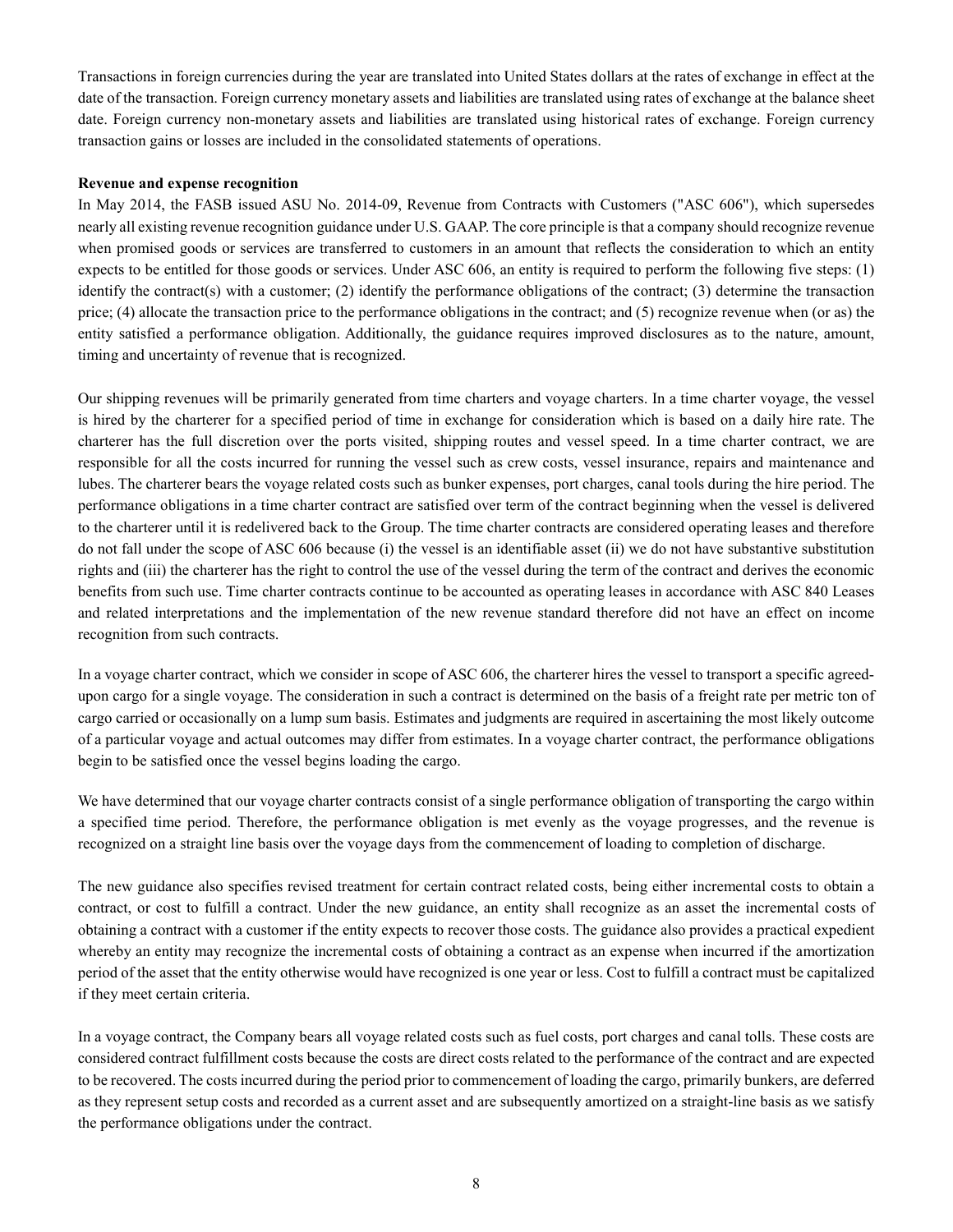We adopted the provisions of ASC 606 on January 1, 2018 using the modified retrospective approach. Whilst no revenue is recognized in the year to December 31, 2018, these policies will be applied to all revenue contracts with customers as the contracts begin. As such, no comparative information has been restated.

Contract assets with regards to voyage revenues are reported as "Voyages in progress" as the performance obligation is satisfied over time. When voyage revenues become billable, the receivable is recognized as "Trade accounts receivable, net". If at the reporting period the billable amount under the charter party exceeds the accrued revenue for a specific ongoing voyage, such an amount, or contract liability, would be recognized as deferred charter revenue under other current liabilities.

#### **Newbuildings**

The carrying value of the vessels under construction ("Newbuildings") represents the accumulated costs to the balance sheet date which we have had to pay by way of purchase installments and other capital expenditures together with capitalized interest. No charge for depreciation is made until the vessel is available for use.

#### **Impairment of newbuildings**

The carrying values of the Company's newbuildings may not represent their fair market value at any point in time since the market prices of second-hand vessels and the cost of newbuildings tend to fluctuate with changes in charter rates. Historically, both charter rates and vessel values tend to be cyclical. The carrying amounts of newbuildings under construction are reviewed for potential impairment whenever events or changes in circumstances indicate that the carrying amount of a particular vessel or newbuilding may not be fully recoverable. Such indicators may include depressed spot rates and depressed second-hand vessel values. The Company assesses recoverability of the carrying value of each asset or newbuilding on an individual basis by estimating the future undiscounted cash flows expected to result from the asset, including any remaining construction costs for newbuildings and disposal. If the future net undiscounted cash flows are less than the carrying value of the asset, or the current carrying value plus future newbuilding commitments, an impairment loss is recorded equal to the difference between the asset's or newbuildings carrying value and fair value. Fair value is estimated based on values achieved for the sale/purchase of similar vessels and appraised valuations.

In developing estimates of future cash flows, the Company must make assumptions about future performance, with significant assumptions being related to charter rates, ship operating expenses, utilization, drydocking requirements, residual value and the estimated remaining useful lives of the vessels. These assumptions are based on historical trends as well as future expectations. Specifically, in estimating future charter rates, Management takes into consideration rates currently in effect for existing time charters and estimated daily time charter equivalent rates for each vessel class for the unfixed days over the estimated remaining lives of each of the vessels. The estimated daily time charter equivalent rates used for unfixed days are based on a combination of (i) trading exchange forecasts for five years and (ii) estimate of implied charter rates based on the broker values received from third party brokers. The implied rate is a calculated rate for each vessel based on the charter rate the vessel would need to achieve, given the Company's expected future operating costs and discount factors that once discounted would equate to the average broker values. The Company then uses the resultant undiscounted cash flows in its model. Recognizing that the transportation of dry bulk cargoes is cyclical and subject to significant volatility based on factors beyond the Company's control, Management believes the use of estimates based on the combination of internally forecasted rates and calculated average rates as of the reporting date to be reasonable. The Company believes that the estimated future undiscounted cash flows expected to be earned by each of its vessels over their remaining estimated useful life will exceed the vessels' carrying value as of December 31, 2018, and accordingly, has not recorded an impairment charge.

Estimated outflows for operating expenses and drydocking requirements are based on historical and budgeted costs and are adjusted for assumed inflation. Finally, utilization is based on historical levels achieved and estimates of residual value are consistent with the pattern of scrap rates used in Management's evaluation of salvage value.

The more significant factors that could impact Management's assumptions regarding cash flows include (i) loss or reduction in business from significant customers, (ii) unanticipated changes in demand for transportation of dry bulk cargoes, (iii) greater than anticipated levels of newbuilding orders or lower than anticipated levels of vessel scrapping, and (iv) changes in rules and regulations applicable to the dry bulk industry, including legislation adopted by international organizations such as the IMO and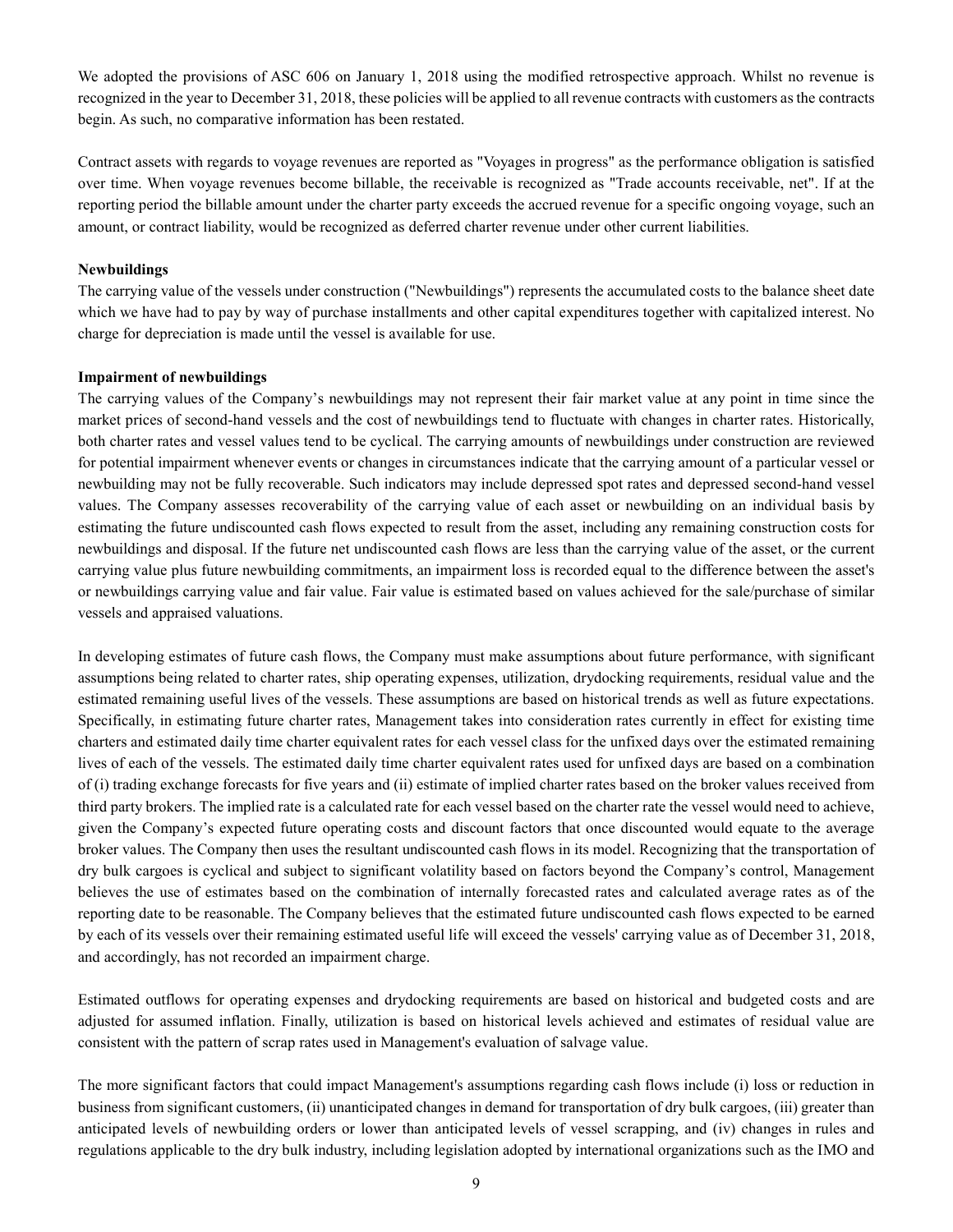the European Union or by individual countries. Although Management believes that the assumptions used to evaluate potential impairment are reasonable and appropriate at the time they were made, such assumptions are highly subjective and likely to change, possibly materially, in the future. There can be no assurance as to how long charter rates and vessel values will remain at their current low levels or whether they will improve by a significant degree. If charter rates were to remain at depressed levels future assessments of vessel impairment would be adversely affected.

## **Drydocking**

Maintenance of class certification requires expenditure and can require taking a vessel out of service from time to time for survey, repairs or modifications to meet class requirements. When delivered, the Group's vessels can generally be expected to have to undergo a class survey once every five years. The Group's vessels are being built to the classification requirements of ABS and the Liberian Ship Register. Normal vessel repair and maintenance costs are expensed when incurred. We recognize the cost of a drydocking at the time the drydocking takes place. The Group capitalises a substantial portion of the costs incurred during drydocking, including the survey costs and depreciates those costs on a straight-line basis from the time of completion of a drydocking or intermediate survey until the next scheduled drydocking or intermediate survey.

#### **Earnings per share**

Basic earnings per share is computed based on the income available to common stockholders and the weighted average number of shares outstanding. Diluted earnings per share includes the effect of the assumed conversion of potentially dilutive instruments.

#### **Cash and cash equivalents**

All demand and time deposits and highly liquid, low risk investments with original maturities of three months or less at the date of purchase are considered equivalent to cash.

#### **Receivables**

Other receivables are presented net of allowances for doubtful balances. Losses from uncollectible receivables are accrued when collection of the invoiced is not assured. We make a judgment with regards to whether or not this should be recognized as income and if collection is not reasonably assured, no revenue will be recognized until cash has been received. These conditions are considered in relation to individual receivables or in relation to groups of similar types of receivables. Interest income on interest bearing receivables is recognized on an accrual basis using prevailing contractual interest rates.

# **3. RECENTLY ISSUED ACCOUNTING STANDARDS**

#### **Accounting Standards Updates, not yet adopted**

In February 2016, the Financial Accounting Standards Board ("FASB") issued ASU No. 2016-02, Leases (ASC 842), which requires lessees to recognize most leases on their balance sheet. This is expected to increase both reported assets and liabilities. For public companies, the standard will be effective for the first interim reporting period within annual periods beginning after December 15, 2018, although early adoption is permitted. Lessees and lessors will be required to apply the new standard at the beginning of the earliest period presented in the financial statements in which they first apply the new guidance, using a modified retrospective transition method. The requirements of this standard include a significant increase in required disclosures.

Also, in July 2018, the FASB issued ASU 2018-11, Leases (ASC 842), which updates requirements related to transition relief on comparative reporting at adoption and separating components of a contract for lessors. This update provides another transition method in addition to the existing transition method by allowing entities to initially apply the new leases standard at the adoption date (January 1, 2019, for calendar year-end public business entities) and recognize a cumulative-effect adjustment to the opening balance of retained earnings in the period of adoption. In addition, this update provides lessors with a practical expedient, by class of underlying asset, to not separate nonlease components from the associated lease component and, instead, to account for those components as a single component if the nonlease components otherwise would be accounted for under the new revenue guidance (ASC 606) and both of the following are met: (1) the timing and pattern of transfer of the nonlease components and associated lease component are the same; and (2) the lease component, if accounted for separately, would be classified as an operating lease. If lease and nonlease components are aggregated under this practical expedient, a lessor would account for the combined component as follows: if the nonlease components associated with the lease component are the predominant component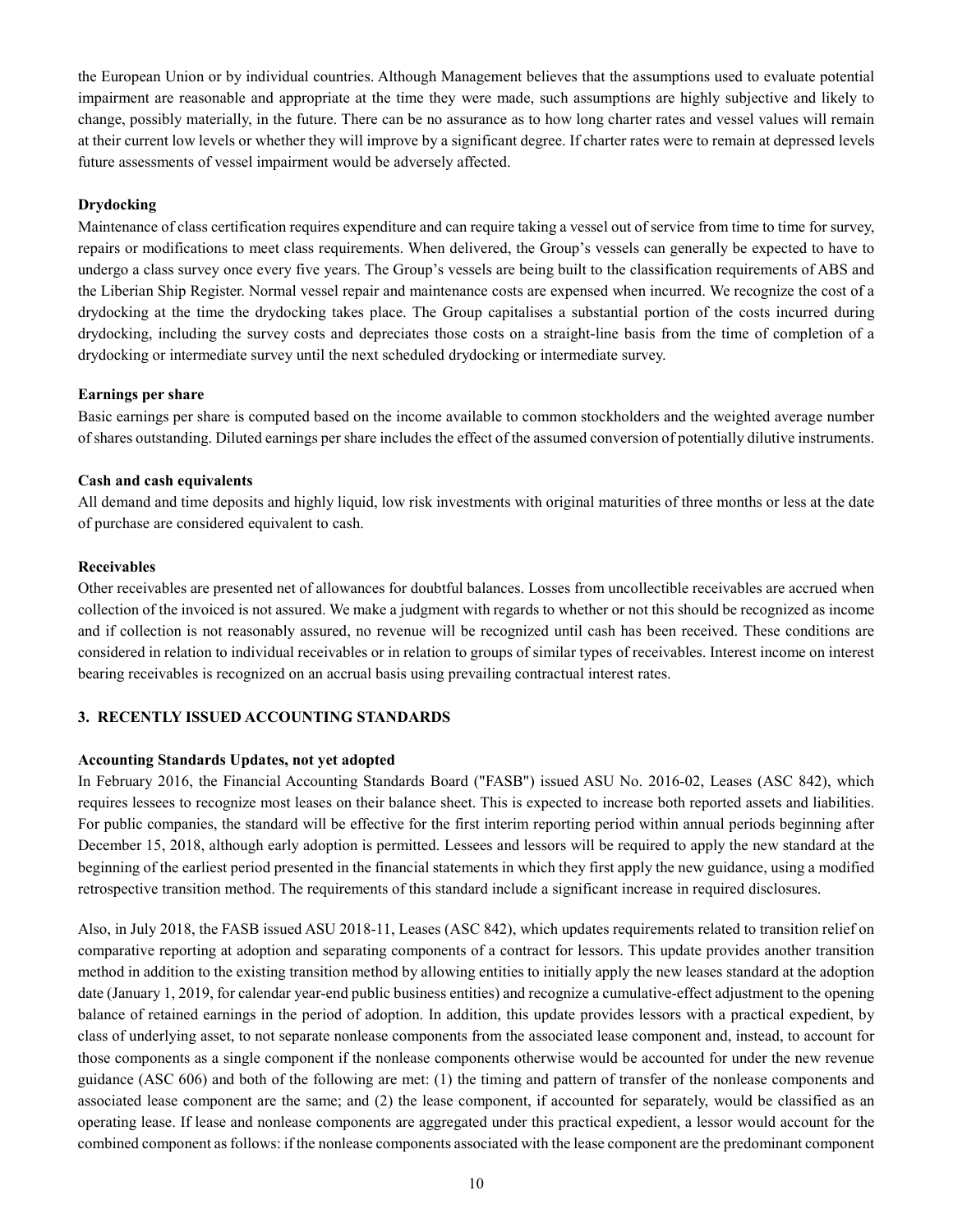of the combined component, an entity is required to account for the combined component in accordance with the new revenue guidance; otherwise, the entity must account for the combined component as an operating lease in accordance with the new leases guidance. If elected, the practical expedient will need to be applied consistently as an accounting policy by class of underlying asset. Additional disclosures are also required. For entities that have not adopted ASC 842 before the issuance of this update, the effective date and transition requirements for the amendments in this update related to separating components of a contract are the same as the effective date and transition requirements in ASU 2016-02. There was no impact of the adoption of ASC 842 on our consolidated financial statements.

In June 2016, the FASB issued ASU No. 2016-13, Financial Instruments-Credit Losses (Topic 326): Measurement of Credit Losses on Financial Instruments, which revises guidance for the accounting for credit losses on financial instruments within its scope. The new standard introduces an approach, based on expected losses, to estimate credit losses on certain types of financial instruments and modifies the impairment model for available-for-sale debt securities. The guidance will be effective January 1, 2020, with early adoption permitted. Entities are required to apply the standard's provisions as a cumulative-effect adjustment to retained earnings as of the beginning of the first reporting period in which the guidance is adopted. We are in the process of evaluating the impact of this standard update on our consolidated financial statements and related disclosures.

# **4. INCOME TAXES**

#### **Bermuda**

We were incorporated in Bermuda. Under current Bermuda law, we are not required to pay taxes in Bermuda on either income or capital gains. We have received written assurance from the Minister of Finance in Bermuda that, in the event of any such taxes being imposed, we will be exempted from taxation until March 31, 2035.

#### **Other Jurisdictions**

Our subsidiary in Norway is subject to income tax. The estimate income tax payable for 2018 is US\$6.8 thousand. We do not have any unrecognized tax benefits, accrued interest or penalties relating to income taxes. Based upon review of applicable laws and regulations, and after consultation with counsel, we do not believe we are subject to material income taxes in any jurisdiction.

# **5. SEGMENT INFORMATION**

Our chief operating decision maker, or the CODM, measures performance based on our overall return to shareholders based on consolidated net income. The CODM does not review a measure of operating result at a lower level than the consolidated group and we only have one reportable segment. Our vessels will operate worldwide and therefore management will not evaluate performance by geographical region as this information is not meaningful.

# **6. EARNINGS PER SHARE**

The computation of basic loss per share ("EPS") is based on the weighted average number of shares outstanding during the period. There were no dilutive instruments as of December 31, 2018 and December 2017.

| (in thousands of US\$) | 2018    | 2017    |
|------------------------|---------|---------|
| Basic loss per share   | (0.075) | (0.056) |
| Diluted loss per share | (0.075) | (0.056) |

|                                                       | 2018       | 2017      |
|-------------------------------------------------------|------------|-----------|
| Issued ordinary shares at the end of the period       | 14.070.906 | 6.151.000 |
| Weighted average number of shares outstanding - basic | 10.323.725 | 1.866.054 |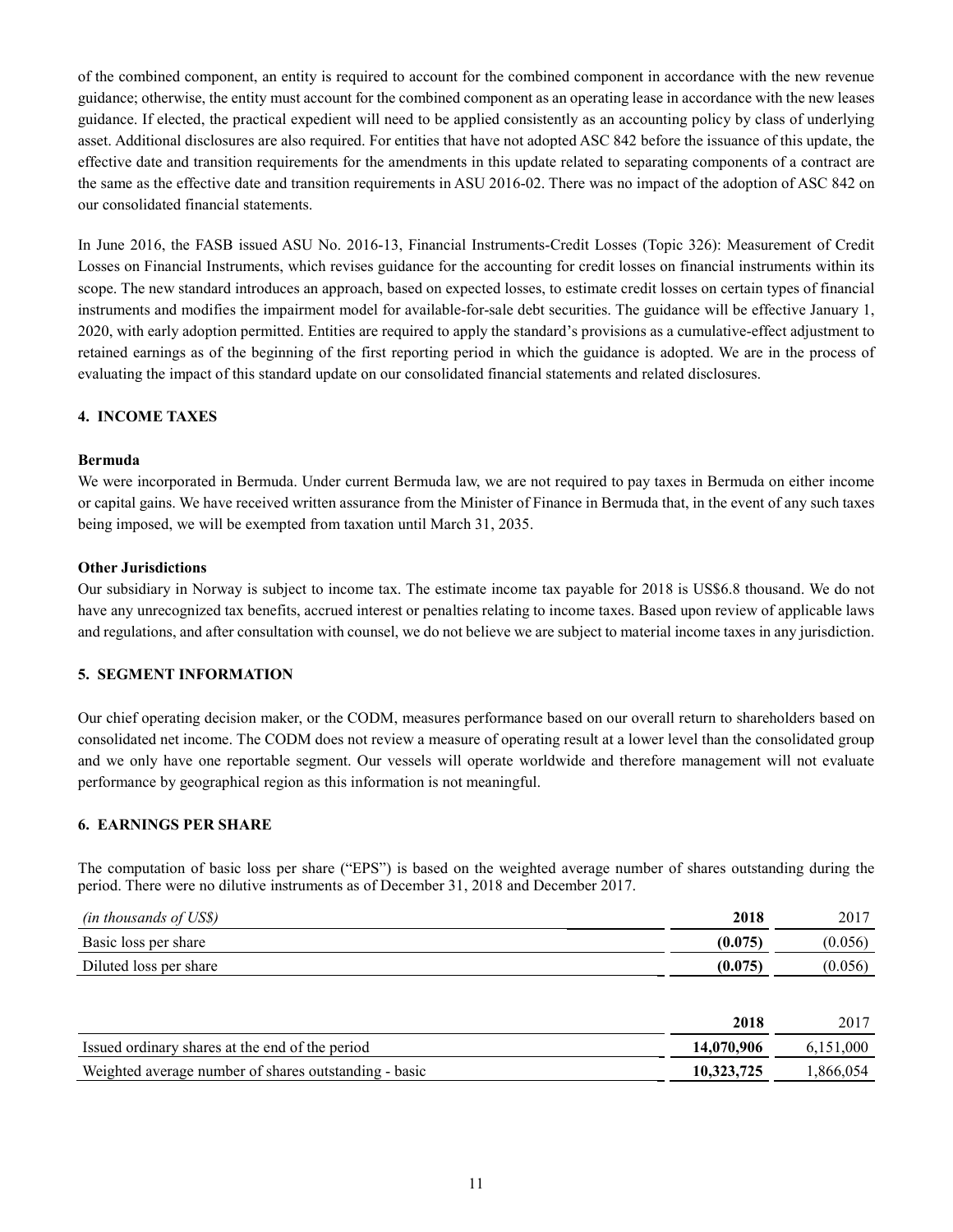# **7. LEASES**

Currently, the Company does not have any material commitments from lease contracts.

In July 2018, the Company entered into a three-year charter party with a multinational conglomerate. The charter is based on a premium to the Baltic 5TC Index. In addition, the charter includes a profit sharing mechanism for the economic benefit derived from the Vessel being scrubberfitted and able to operate on heavy fuel oil after the IMO low sulphur regulations take effect on 1 January 2020. The charterparty has a starting date between January and March 2020 at the Company's option.

# **8. OTHER RECEIVABLES**

| (in thousands of US\$) | 2018                     | 2017                     |
|------------------------|--------------------------|--------------------------|
| Fee receivables        | 104.5                    | $\overline{\phantom{a}}$ |
| Other                  | $\overline{\phantom{a}}$ | 10.1                     |
|                        | 104.5                    | 10.1                     |

Other receivables are presented net of allowances for doubtful accounts amounting to nil and nil as of December 31, 2018 and December 31, 2017.

# **9. NEWBUILDINGS**

*(in thousands of US\$)*

The carrying value of newbuildings represents the accumulated costs we have paid by way of purchase instalments and other capital expenditures. The carrying value of newbuildings at December 31, 2018 relates to eight Newcastlemax dry bulk newbuildings (December 31, 2017: Two Newcastlemax dry bulk newbuildings).

Movements in the two years ended December 31, 2018 are summarized as follows:

| Balance at September 26, 2017                     |          |
|---------------------------------------------------|----------|
| Instalments and newbuilding supervision fees paid | 8,849.4  |
| Balance at December 31, 2017                      | 8.849.4  |
| Instalments and newbuilding supervision fees paid | 59.534.2 |
| <b>Balance at December 31, 2018</b>               | 68,383.6 |

During 2018 the Company declared its option to build four additional vessels at New Times Shipyard in China, taking the total to eight newbuilding contracts with the yard. The contract price for the first two vessels to be delivered is approximately US\$ 46,3 million and the subsequent six vessels is approximately US\$ 46,8 million. All contract prices include scrubber installation. The vessels are scheduled for delivery from the yard from September 2019 until May 2020.

During 2018, we paid and capitalized in aggregate pre-delivery installments of US\$58,831.5 thousand and other capitalized costs of US\$702.7 thousand. During 2017, we paid and capitalized in aggregate pre-delivery installments of US\$8,846.0 thousand and other capitalized costs of US\$3.4 thousand.

# **10. ACCRUED EXPENSES**

| `US\$,<br><i>(in thousands of</i> ) | 2018  | 2017                     |
|-------------------------------------|-------|--------------------------|
| General and administrative expenses | 248.5 | $\overline{\phantom{0}}$ |
|                                     | 248.5 | -                        |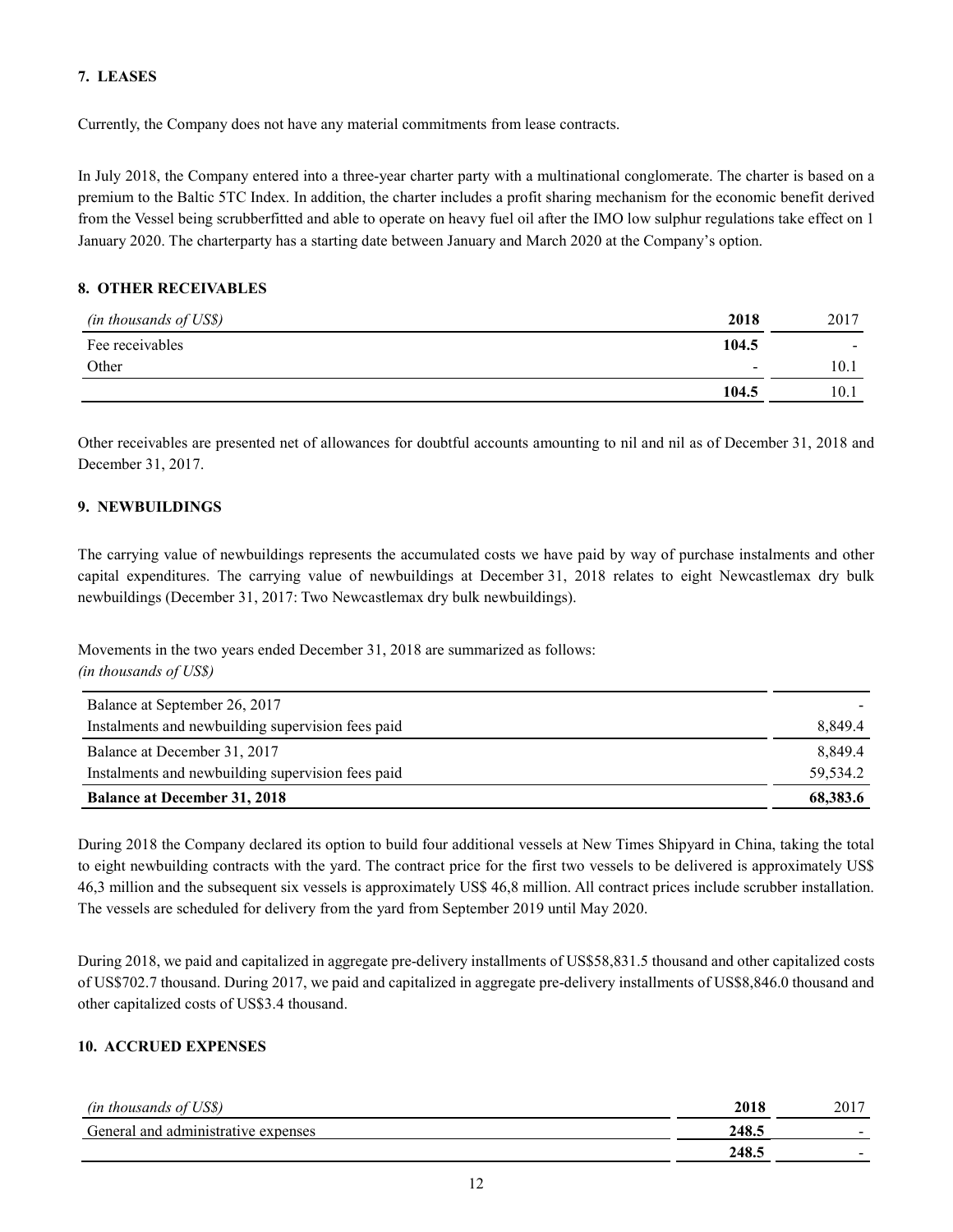# **11. OTHER CURRENT LIABILITIES**

| (in thousands of US\$)    | 2018        | 2017 |
|---------------------------|-------------|------|
| Revolving credit facility |             | 50.0 |
| Tax and social security   | <b>37.0</b> |      |
| Other                     | 22.6        |      |
|                           | 59.6        | 50.0 |

### **12. SHARE CAPITAL**

| Authorized share capital:                     |            |            |
|-----------------------------------------------|------------|------------|
| (number of shares of US\$1.00 par value each) | 2018       | 2017       |
| 75 million common shares of \$1.00 par value  | 75,000,000 | 75,000,000 |
|                                               |            |            |
| Issued and fully paid share capital:          |            |            |
| (number of shares of US\$1.00 each)           | 2018       | 2017       |
| Balance at start of year                      | 6,151,000  |            |
| Shares issued re:                             |            |            |
| - on incorporation                            |            | 1,000      |
| - private placements                          | 7,919,906  | 1,150,000  |
| - debt conversion (See Note 13)               |            | 5,000,000  |
| Balance at end of year                        | 14,070,906 | 6.151.000  |

During 2018 the Company issued 7,919,906 shares for net consideration of US\$54,170 million.

# **13. RELATED PARTY TRANSACTIONS**

2020 Bulkers entered into a US\$250,000 revolving credit facility with Magni Partners, a related party, on October 31, 2017. As of December 31, 2017 US\$50,000 was drawn under the facility. No interest was accrued. The revolving credit facility was repaid and subsequently cancelled early in 2018.

On November 13, 2017 Magni Partners (Bermuda) Limited and Halvorsens Fabrikk AS resolved to lend US\$10 million to the group. No interest was accrued. This loan was on November 27, 2017 converted into 5,000,000 shares at a price of US\$2 per share. This conversion was a non cash financing activity.

MH Capital AS, a company wholly owned by Magnus Halvorsen (CEO in 2020 Bulkers Management AS effective January 1, 2019) and a large shareholder in 2020 Bulkers, provided the group with management services amounting to US\$166,667 during 2018.

# **14. FINANCIAL ASSETS AND LIABILITIES**

#### **Foreign currency risk**

The majority of our transactions, assets and liabilities are denominated in United States dollars, our functional currency. However, we incur expenditure in currencies other than the functional currency, mainly in Norwegian Kroner. There is a risk that currency fluctuations in transactions incurred in currencies other than the functional currency will have a negative effect of the value of our cash flows. We are then exposed to currency fluctuations and we may enter into foreign currency swaps to mitigate such risk exposures.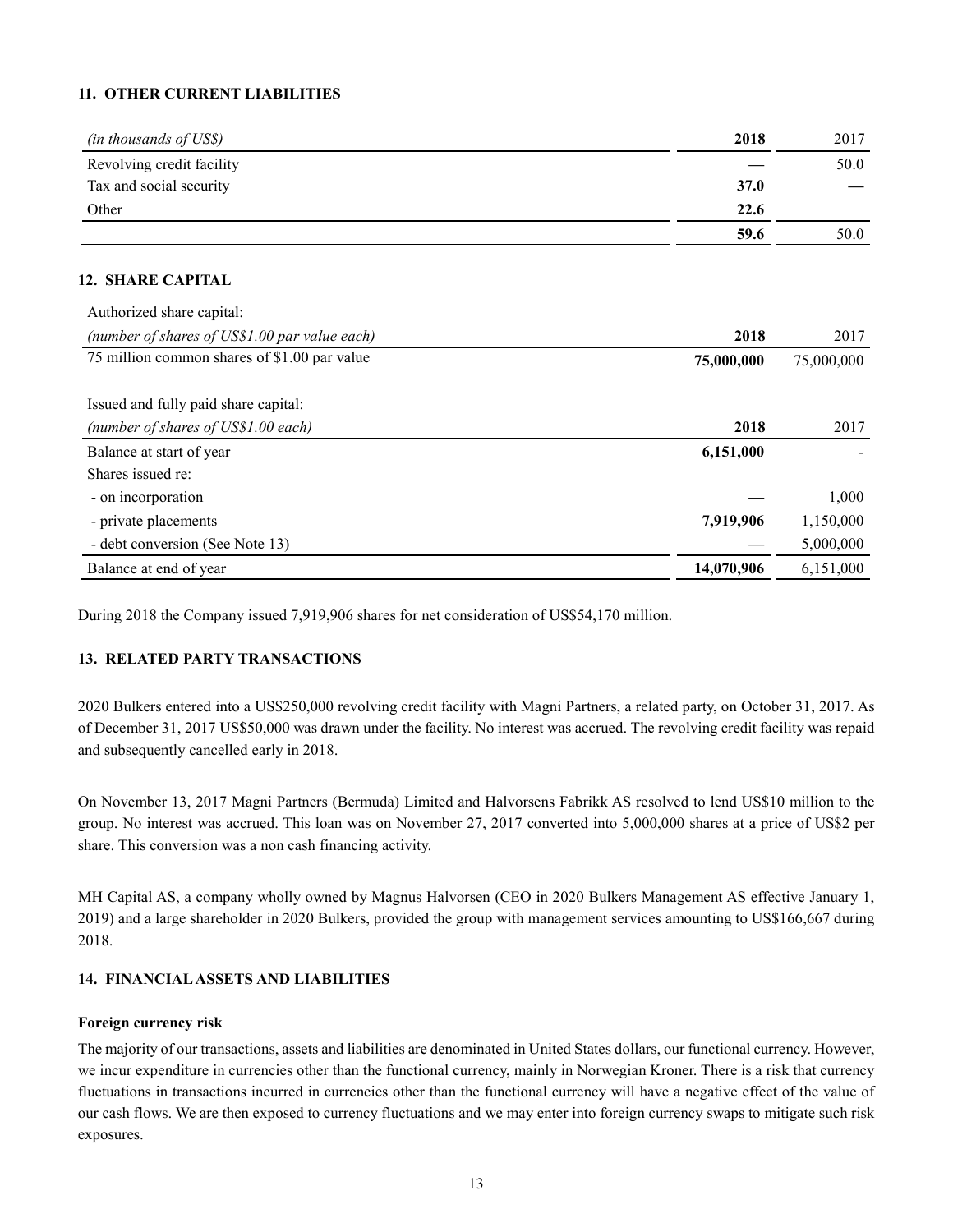# **Fair values**

The guidance for fair value measurements applies to all assets and liabilities that are being measured and reported on a fair value basis. This guidance enables the reader of the financial statements to assess the inputs used to develop those measurements by establishing a hierarchy for ranking the quality and reliability of the information used to determine fair values. The same guidance requires that assets and liabilities carried at fair value should be classified and disclosed in one of the following three categories based on the inputs used to determine its fair value:

- Level 1: Quoted market prices in active markets for identical assets or liabilities;
- Level 2: Observable market based inputs or unobservable inputs that are corroborated by market data;
- Level 3: Unobservable inputs that are not corroborated by market data.

The carrying value and estimated fair value of our financial instruments at December 31, 2018 and December 31, 2017 are as follows:

|                                     | 2018          | 2018              | 2017          | 2017              |
|-------------------------------------|---------------|-------------------|---------------|-------------------|
| $(in$ thousands of \$)              | Fair<br>Value | Carrying<br>Value | Fair<br>Value | Carrying<br>Value |
| Assets                              |               |                   |               |                   |
| Cash and cash equivalents (Level 1) | 282.7         | 282.7             | 6.148.0       | 6,148.0           |

There have been no transfers between different levels in the fair value hierarchy in 2018 and 2017.

# **Concentrations of risk**

There is a concentration of credit risk with respect to cash and cash equivalents to the extent that all of the amounts are carried with DnB. However, we believe this risk is remote, as DNB is an established and reputable financial institution.

# **Gurantees**

The Bank of China, Jiangsu Branch has given letters of guarantee to six, and the Agricultural Bank of China, Jiangsu Branch to two, of the eight Liberian subsidiaries of the group for payments made prior to delivery of the vessels under each of their respective newbuilding contracts. The guarantees cover all milestone payments under the Novation Agreements between the subsidiaries and New Times Shipbuilding Co., Ltd. including interest at the rate of 5%.

The Company has issued guarantees to New Times Shipyard for payment of instalments on all the newbuilding contracts.

# **15. COMMITMENTS AND CONTINGENCIES**

As of December 31, 2018, we had eight vessels under construction. The outstanding commitments for the eight newbuildings amounted to US\$305.9 million of which US\$155.3 million and US\$150.6 million are due in 2019 and 2020, respectively.

To the best of our knowledge, there are no legal or arbitration proceedings existing or pending which have had or may have significant effects on our financial position or profitability and no such proceedings are pending or known to be contemplated.

# **16. SUBSEQUENT EVENTS**

In January, 2019, the Company signed a term-sheet for US\$240 million of bank financing for its newbuilding program. The facility carries an interest of Libor+250 bps, has an 18-year repayment profile for the principle amount and a balloon repayment after five years. The bank facility term-sheet contains financial covenants for the Group (i) value adjusted equity shall be equal to or higher than 30% of value adjusted total assets, working capital (defined as consolidated current assets minus consolidated current liabilities (excluding current portion of long term debt and subordinated shareholder loans)) shall at all times be no less than US\$0 and free and available cash shall at all times be higher of (a) US\$1,25 million per delivered vessel and (b) 5% of total debt.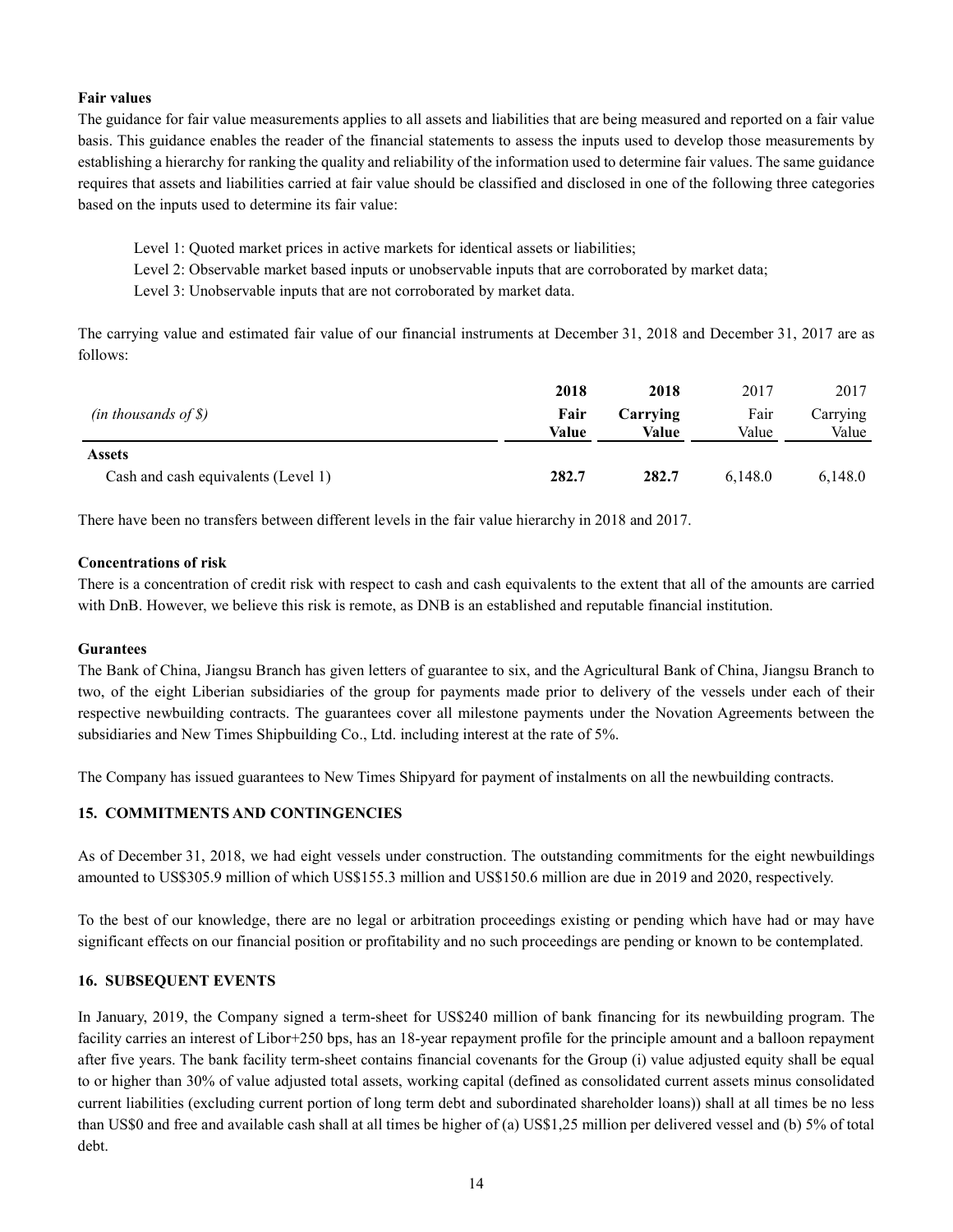In January 2019, the Board established a long-term incentive plan for the employees and directors (the "LTI Plan") and allocated 740,000 of the Company's authorised but unissued share capital as settlement of the exercised options granted under the LTI Plan. On January 10, 2019 the Board approved a grant of options to employees and directors under the terms of the LTI Plan. The share options will have a five-year term and will vest equally one quarter every six months commencing on June 30, 2019 over a two year vesting period. The exercise price is US\$10.0.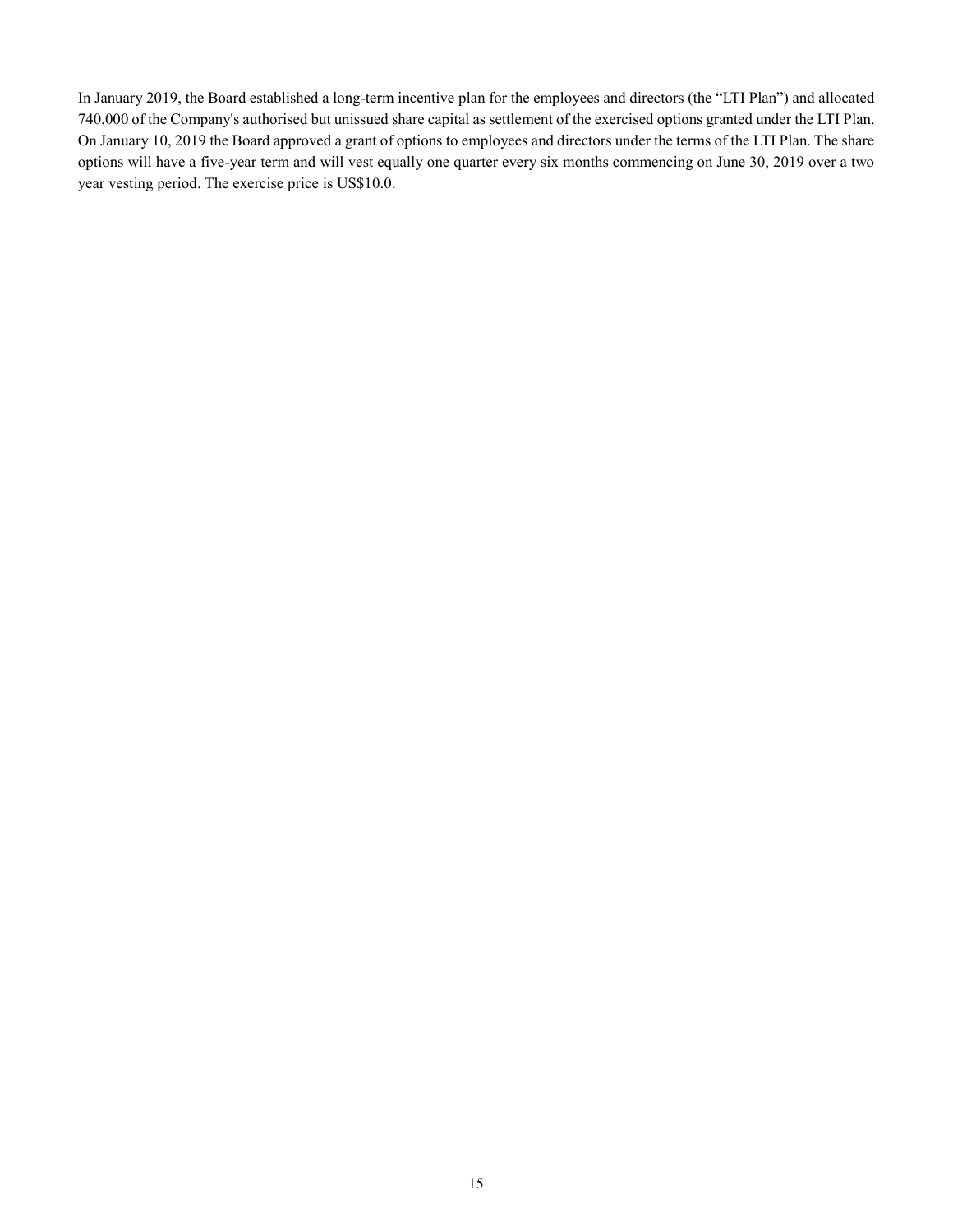

## To the General Meeting of 2020 Bulkers Limited

## Independent auditor's report

#### Opinion

We have audited the consolidated financial statements of 2020 Bulkers Limited and its subsidiaries (the Group), which comprise the consolidated balance sheets as at 31 December 2018 and 2017, the consolidated statements of operations, the consolidated statements of other comprehensive loss, the consolidated statements of cash flows and the consolidated statements of changes in equity for the year ended 31 December 2018 and the period from incorporation at September 26, 2017 to December 31, 2017, and notes to the consolidated financial statements, including a summary of significant accounting policies.

In our opinion, the consolidated financial statements are prepared in accordance with the law and regulations and give a true and fair view of the financial position of the Group as at 31 December 2018 and 2017, and its financial performance and its cash flows for the year ended 31 December 2018 and the period from incorporation at September 26, 2017 to December 31, 2017 in accordance with the accounting principles generally accepted in the United States of America.

#### Basis for Opinion

We conducted our audit in accordance with laws, regulations, and auditing standards and practices generally accepted in Norway, including International Standards on Auditing (ISAs). Our responsibilities under those standards are further described in the Auditor's Responsibilities for the Audit of the Financial Statements section of our report. We are independent of the Group as required by laws and regulations, and we have fulfilled our other ethical responsibilities in accordance with these requirements. We believe that the audit evidence we have obtained is sufficient and appropriate to provide a basis for our opinion.

#### Material Uncertainty Related to Going Concern

We draw attention to Note 2 in the financial statements, which indicates that the Company requires equity financing and completion of debt financing in order to meet the remaining obligations under the current newbuilding contracts for the vessels and working capital requirements during the twelve months from the date of these financial statements. As stated in Note 2, these conditions indicate that a material uncertainty exists that may cast significant doubt on the Company's ability to continue as a going concern. Our opinion is not modified in respect of this matter.

#### Responsibilities of the Board of Directors for the Financial Statements

The Board of Directors (management) are responsible for the preparation in accordance with law and regulations, including fair presentation of the financial statements in accordance with the accounting principles generally accepted in the United States of America, and for such internal control as management determines is necessary to enable the preparation of financial statements that are free from material misstatement, whether due to fraud or error.

In preparing the financial statements, management is responsible for assessing the Group's ability to continue as a going concern, disclosing, as applicable, matters related to going concern and using the going concern basis of accounting unless management either intends to liquidate the Group or to cease operations, or has no realistic alternative but to do so.